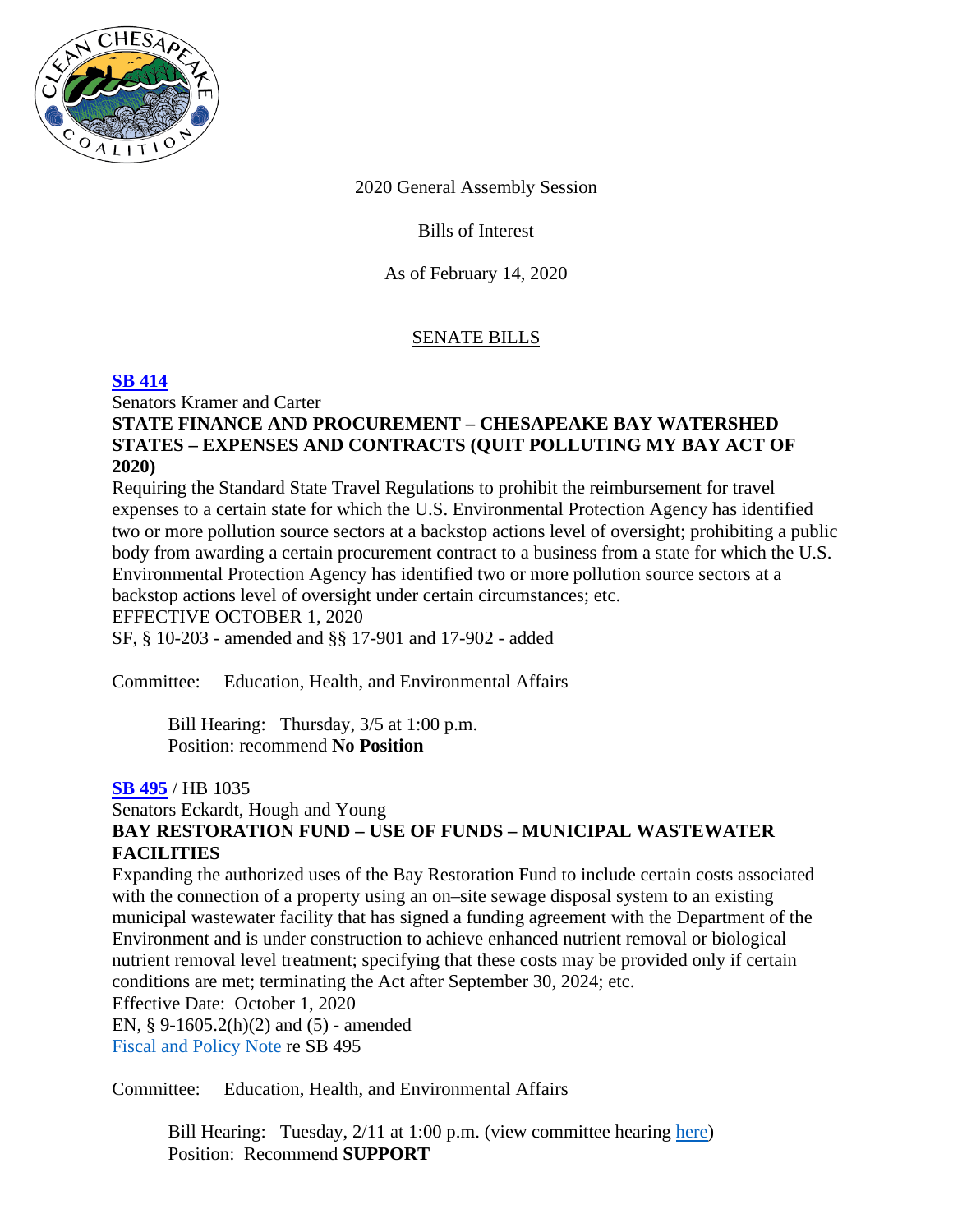

### **[SB 955](http://mgaleg.maryland.gov/mgawebsite/legislation/details/sb0955?ys=2020rs)** / HB 1465

Senator Hershey, et al (Bailey, Beidle, Carozza, Eckardt, Edwards, Elfreth, Gallion, Hester, Jennings, Kramer, Lam, Lee, Ready, Salling, Washington and West)

### **FEDERAL CLEAN WATER ACT – AUTHORITY OF STATE**

Prohibiting the State from entering into an agreement that waives the State's authority under § 401 of the federal Clean Water Act as part of exercising the State's authority and carrying out the State's duties under the federal Clean Water Act and State law, including the State's authority and duties related to the federal relicensing of the Conowingo Dam. EMERGENCY BILL (effective upon passage and Governor's approval; must pass by a 3/5 majority vote in each chamber) EN, § 9-353 - added

Committee: Education, Health, and Environmental Affairs

Bill Hearing: 2/19 at 1:00 p.m.

Position: **SUPPORT** (as means of leverage for State of Maryland re Conowingo factor)

### HOUSE BILLS

### **[HB 1035](http://mgaleg.maryland.gov/mgawebsite/Legislation/Details/hb1035?ys=2020RS)** / SB 495

Delegates Adams, Anderton and Stein

# **BAY RESTORATION FUND – USE OF FUNDS – MUNICIPAL WASTEWATER FACILITIES**

Expanding the authorized uses of the Bay Restoration Fund to include certain costs associated with the connection of a property using an on–site sewage disposal system to an existing municipal wastewater facility that has signed a funding agreement with the Department of the Environment and is under construction to achieve enhanced nutrient removal or biological nutrient removal level treatment; specifying that these costs may be provided only if certain conditions are met; terminating the Act after September 30, 2024; etc.

Effective Date: October 1, 2020

EN, § 9-1605.2(h)(2) and (5) - amended [Fiscal and Policy Note](http://mgaleg.maryland.gov/2020RS/fnotes/bil_0005/hb1035.pdf) re SB 1035

Committee: Environment and Transportation

Bill Hearing: Friday, 2/28 at 1:00 p.m.

Position: Recommend **SUPPORT**